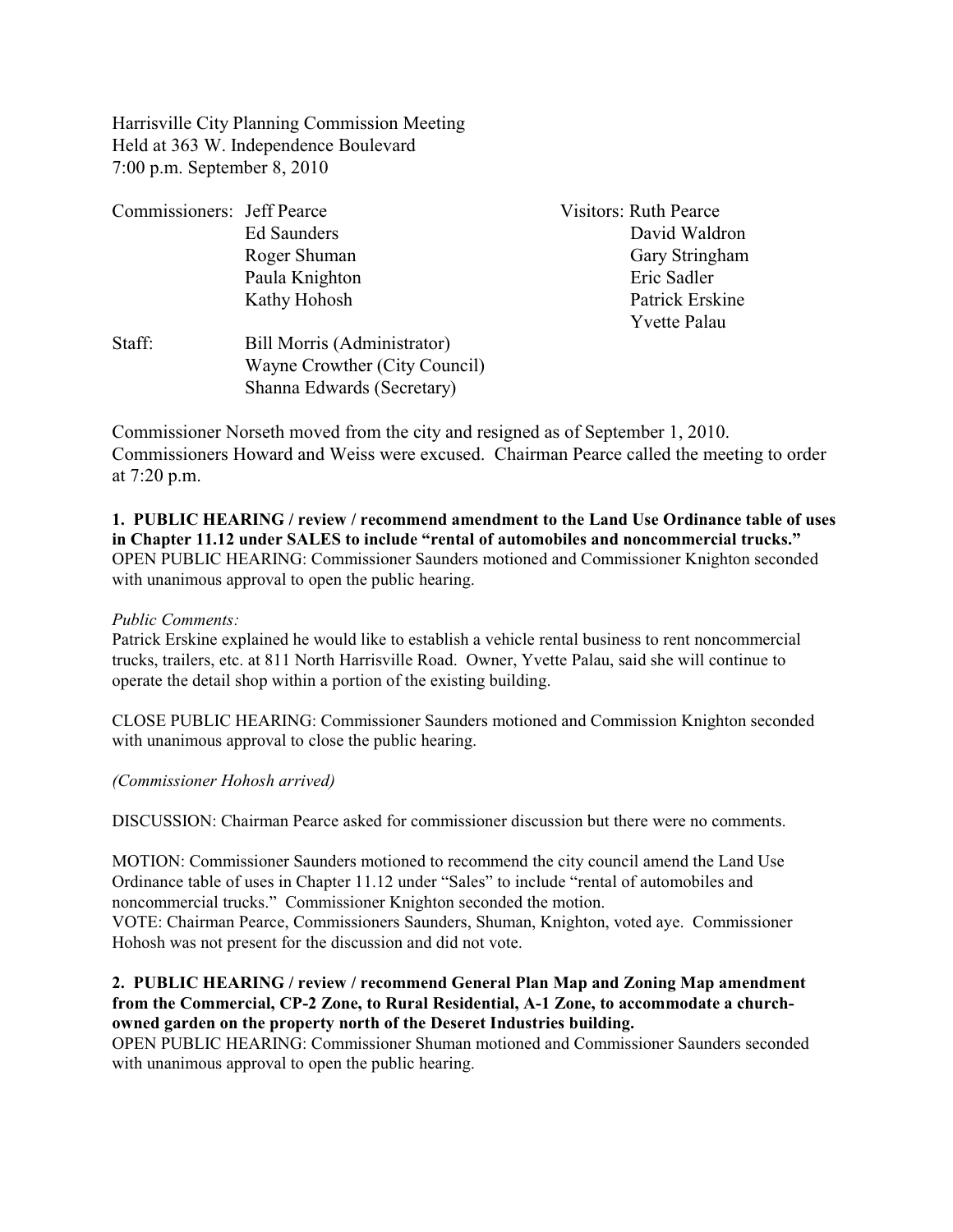STAFF REPORT: Bill Morris stated that the L.D.S. Church wants to change a portion of the Deseret Industry property presently zoned CP-2 to Zone A-1 to accommodate a garden. He informed the applicant that Shain Dusenberry, the property owner on the north, feels there is an overlap on the north boundary line of the property, but he is willing to work with the Church to resolve the matter. The architect has provided a conceptual plan. Bill Morris said that since the down zone to A-1 is strictly for an agricultural use, site plan approval for the garden is not required.

## *Comments:*

Engineer Eric Sadler explained they plan to enclose the garden with fencing. They will water from a 5,000 gallon underground tank which has been approved by the irrigation company. He explained that a couple of portable sheds will be placed on the property for equipment storage.

CLOSE PUBLIC HEARING: Commissioner Saunders motioned and Commissioner Hohosh seconded with unanimous approval to close the public hearing.

Commissioner Knighton mentioned that she has accepted a church calling in connection with the garden. It was the consensus of commissioners and staff that this would not present a conflict of interest.

MOTION: Commissioner Shuman motioned to recommend to the city council to amend the General Plan Map and Zoning Map from Commercial, CP-2 Zone to Rural Residential, A-1 Zone to accommodate a church-owned garden on property north of the Deseret Industries building because an agricultural use is not allowed in the Commercial CP-2 Zone. Commissioner Hohosh seconded the motion and voting was unanimous.

## **3. Review / approve amended Deseret Industries site plan to allow for a garden to locate on property north of the commercial building.**

STAFF: Bill Morris commented that this is an amendment to the Deseret Industries site plan to reflect the area that will be used for the garden. The architect has provided a legal description of the portion of property affected by the amendment which will accompany the General Plan Map and Zoning Map amendment ordinance as Exhibit A.

MOTION: Commissioner Hohosh motioned to approve the amended Deseret Industries site plan to allow for the garden to locate on property described in Exhibit A. The motion was seconded by Commissioner Saunders and voting was unanimous.

# **4. PUBLIC HEARING / review / recommend amended Cluster Development Concept Chapter 11.16 of the Land Use Ordinance to allow increased density and bonuses for amenities - Bill Morris** MOTION TO OPEN THE PUBLIC HEARING: Commissioner Saunders motioned and Commissioner Hohosh seconded with unanimous approval to open the public hearing.

## *Public Comments:* None.

MOTION TO CLOSE PUBLIC HEARING: Commissioner Hohosh motioned and Commissioner Saunders seconded to close the public hearing.

DISCUSSION: Bill Morris and commissioners went over each page of the ordinance, and Bill Morris noted the changes that were suggested. (See attachment). Some discussion centered on putting a cap on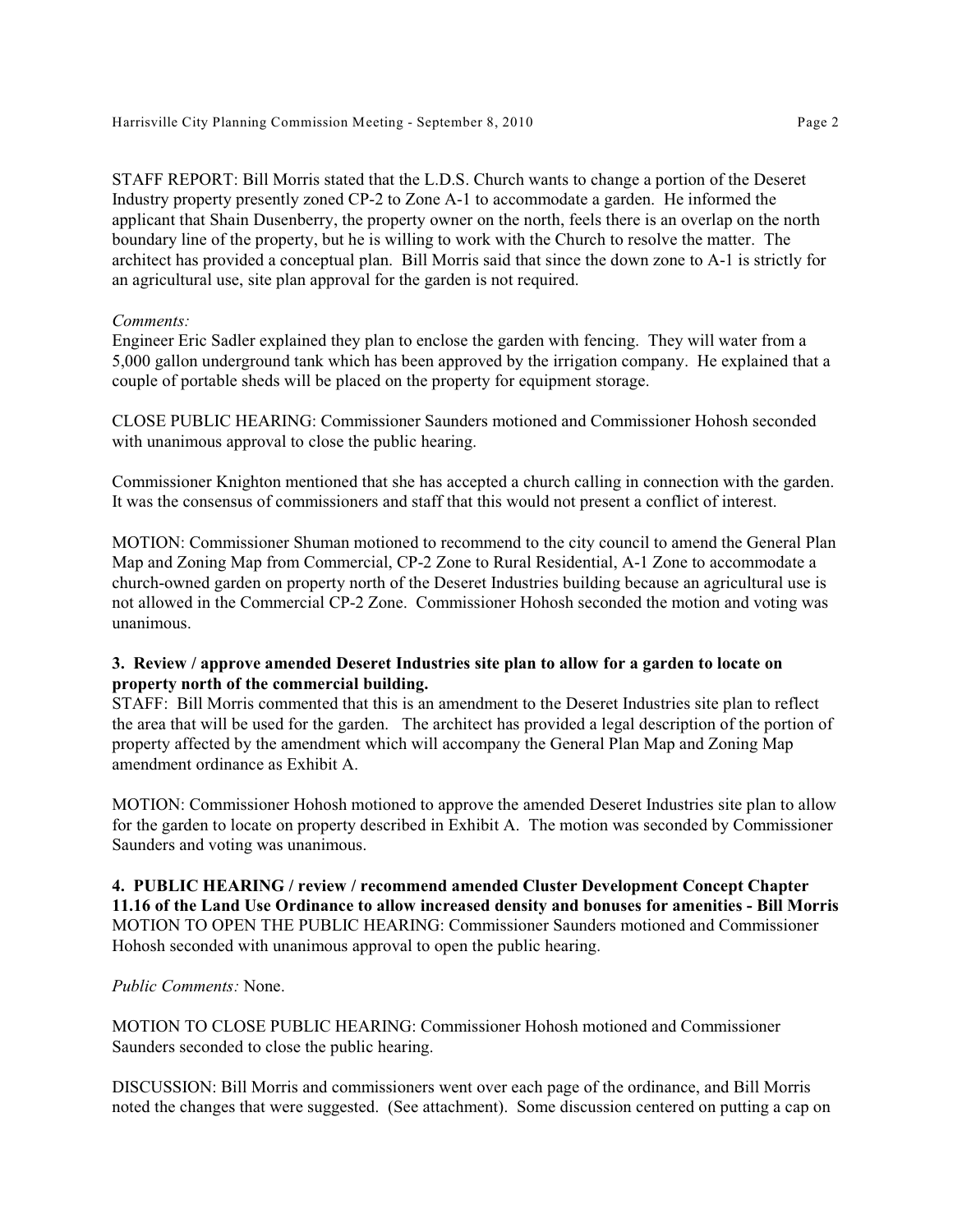the percentage of bonuses, and commissioners agreed to cap the maximum density at 100 percent. Commissioner Shumen mentioned mixed residential uses in years past where some communities allowed single family and some duplexes mixed. Bill Morris said this does not include a mix of that type but this could be considered in the future.

MOTION: Commissioner Hohosh motioned to recommend to the city council to approve the Cluster Development concept Chapter 11.16 of the Land Use Ordinance with the amendments as noted. The motion was seconded by Commissioner Saunders and voting was unanimous.

#### **5. PUBLIC HEARING / review / recommend amendments to Chapter 11.10, "Residential Zone Special Use Regulations" to amend or repeal animals in front yards.**

OPEN PUBLIC HEARING: Commissioner Saunders motioned and Commissioner Hohosh seconded with unanimous approval to open the public hearing.

#### *Public comments:* None.

CLOSE PUBLIC HEARING: Commissioner Knighton motioned and commissioner Saunders seconded with unanimous approval to close the public hearing.

DISCUSSION: Bill Morris pointed out that the present ordinance allows for animals kept in a fenced area in front of the house but does not set any perimeters. Commissioners agreed that there are still a few properties in the city that may want to set back from the road, especially on the highway, with pasture in front as a buffer. After some discussion, commissioners agreed to amend the reference to keeping of animals in the front yard to read: "Except in the A-1 Zone where the front yard accommodates a minimum of 20,000 square feet of pasture area not including 30 feet of front yard space to accommodate landscaping."

Bill Morris mentioned that the municipal code does not address parking of campers, trailers, RVs, etc. on front lawns. The code only addresses vehicles. This is a problem for the enforcement official to ask for removal of these other objects from front yards. It was suggested to amend the code to read "vehicles, trailers, or RVs of any kind," instead of only the word "vehicles." George Archibeque, City Code Enforcement Officer, was in the hallway and Shanna Edwards invited him into the council chambers to meet the commissioners. He reported that his study of the municipal code, even for parking on streets, only referred to motorized vehicles and does not make mention of trailers or other vehicles that are not motorized.

MOTION: Commissioner Saunders motioned to recommend to the city council to amend Chapter 11.10, to replace "the A-1 Zone animals may be kept in a fenced area in front of the house" to read: "Except in the A-1 Zone where the front yard accommodates a minimum of 20,000 square feet of pasture area not including 30 feet of front yard space to accommodate landscaping." Commissioner Saunders included in the motion to modify the references to parking of vehicles in front yards to read, "vehicles, trailers, or RVs of any kind" in front yards. The motion was seconded by Commissioner Shuman and voting was unanimous.

#### **6. Approval of Minutes of meeting held July 14, 2010.**

MOTION: Commissioner Saunders motioned and Commissioner Knighton seconded to approve minutes of the planning commission meeting held July 14, 2010. The motion passed with a unanimous vote.